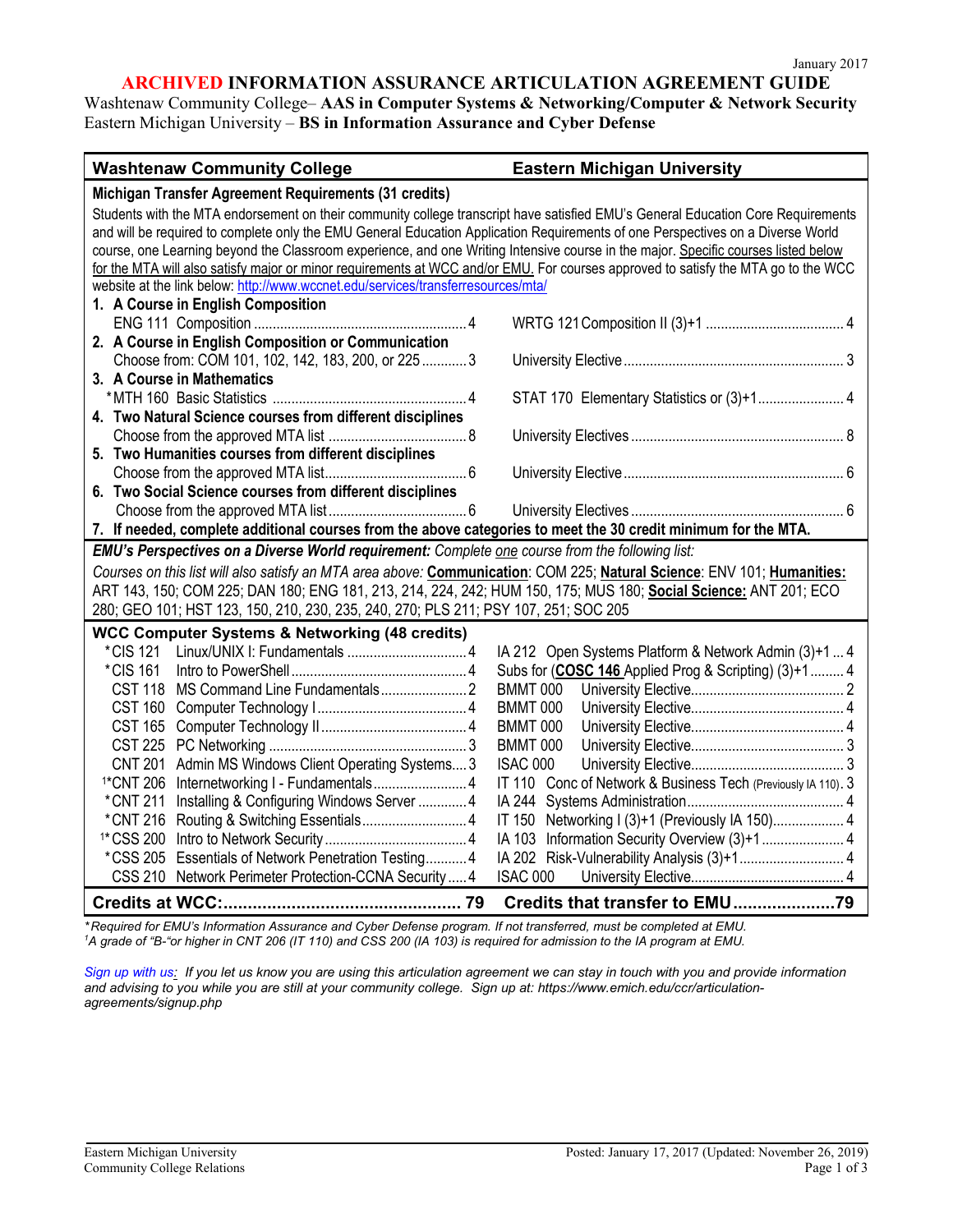# **ARCHIVED INFORMATION ASSURANCE ARTICULATION AGREEMENT GUIDE**

Washtenaw Community College– **AAS in Computer Systems & Networking/Computer & Network Security** Eastern Michigan University – **BS in Information Assurance and Cyber Defense**

#### **Completion of the Bachelor of Science in Information Assurance & Cyber Defense** IA 103 and IT 110 (CSS 200 and CNT 206 at WCC) must be completed with a grade of "B-" or higher for admission to the IA major and to enroll in IA 300-level courses. **Major Requirements (48 hours) Program Required Courses (42 hours)** One Cryptography course (see advisor for approval) ............. 3 LEGL 320Cyber Law and Compliance ................................... 3 IA 322 Managing Security Projects.................................... 3 IA 329W Policy Development in Info Assurance................... 3 IA 385 Database Management & Security......................... 3 <sup>1</sup> IA 387L4 Co-operative Education.......................................... 3 IA 400 Malware Analysis & Reverse Engineering.............. 3 IA 427 Digital Forensics I................................................... 3 IA 445 Ethical Hacking and Offensive Security.................. 3 IA 455 Incident Response.................................................. 3 IA 462 Adv Operating Systems Security & Admin ............. 3 IA 473 Network Forensics & Analytics (was IA 430).......... 3 IA 495 Capstone................................................................ 3 IT 254 Networking II (Previously IA 354)........................... 3 **IA Restricted Electives (6 hours)** IA 425 Cyber Crime Investigation I (3) IA 428 Digital Forensics II (3) IA 471 Data and Privacy (3) IA 474 Applied Data Mining for IA (3) IA 475 Adv Topics in Information Security (3) IA 476 Enterprise Security Analytics (3) Any IA, CIS, or COSC 300-level or higher (3) **Total Credits at EMU...................................................... 48 Transfer Credits.............................................................. 79 \*Credits to Graduate...................................................... 127** <sup>1</sup> *Satisfies EMU's Learning beyond the Classroom requirement. If not completed, must satisfy LBC with another course or noncredit experience. \* A minimum of 124 credits is required to graduate. If insufficient credits are transferred, students must take additional credits at EMU to satisfy the 124 credit minimum.* Sample Sequences for completing the program: *Courses may not be offered every semester. Meet with a program advisor to plan a program of study.* **FALL START Fall semester (12 credits)** LEGL 320 (may be taken in any semester)................................. 3 One Cryptology course (advisor approval required) .................... 3 IA 322 F Prereq: IA 202....................................................... 3 IA 329W FW Prereq: IA 202 ...................................................... 3 **Winter semester (12 credits)** IT 254 W Prereq: IT 150....................................................... 3 IA 385 FW Prereq: IT 110 ...................................................... 3 IA 400 FW Prereq: COSC 146 ............................................... 3 IA 427 FW Prereq: IT 110 ...................................................... 3 **Fall semester (12 credits)** IA 473 FW prereq: IA 427....................................................... 3 IA 445 FW Prereq: IA 212 & 244............................................ 3 IA 495 F Prereq: IA 329, 244 & 322 .................................... 3 IA Restricted Elective ................................................................... 3 **Winter semester (12 credits)** IA 455 FW Prereq: IA 473 ...................................................... 3 IA 462 W Prereq: IA 212 & 244 ............................................ 3 <sup>1</sup> IA 387L4 FW Prereq: IA 329 & 244............................................ 3 IA Restricted Elective ................................................................... 3 **WINTER START Winter semester (12 credits)** LEGL 320 (may be taken in any semester).................................. 3 One Cryptology course (advisor approval required) .................... 3 IA 329W FW Prereq: IA 202 ...................................................... 3 IT 254 W Prereq: IT 150....................................................... 3 **Fall semester (12 credits)** IA 322 F Prereq: IA 202....................................................... 3 IA 385 FW Prereq: IT 110 ...................................................... 3 IA 400 FW Prereq: COSC 146 ............................................... 3 IA 427 FW Prereq: IT 110 ...................................................... 3 **Winter semester (9 credits)** IA 473 FW prereq: IA 427....................................................... 3 IA 445 FW Prereq: IA 212 & 244............................................ 3 IA 462 W Prereq: IA 212 & 244 ............................................ 3 IA Restricted Elective .................................................................. 3 **Fall semester (12 credits)** IA 455 FW Prereq: IA 473 ...................................................... 3 IA 495 F Prereq: IA 329, 244 & 322 .................................... 3 <sup>1</sup> IA 387L4 FW Prereq: IA 329 & 244............................................ 3 IA Restricted Elective ................................................................... 3